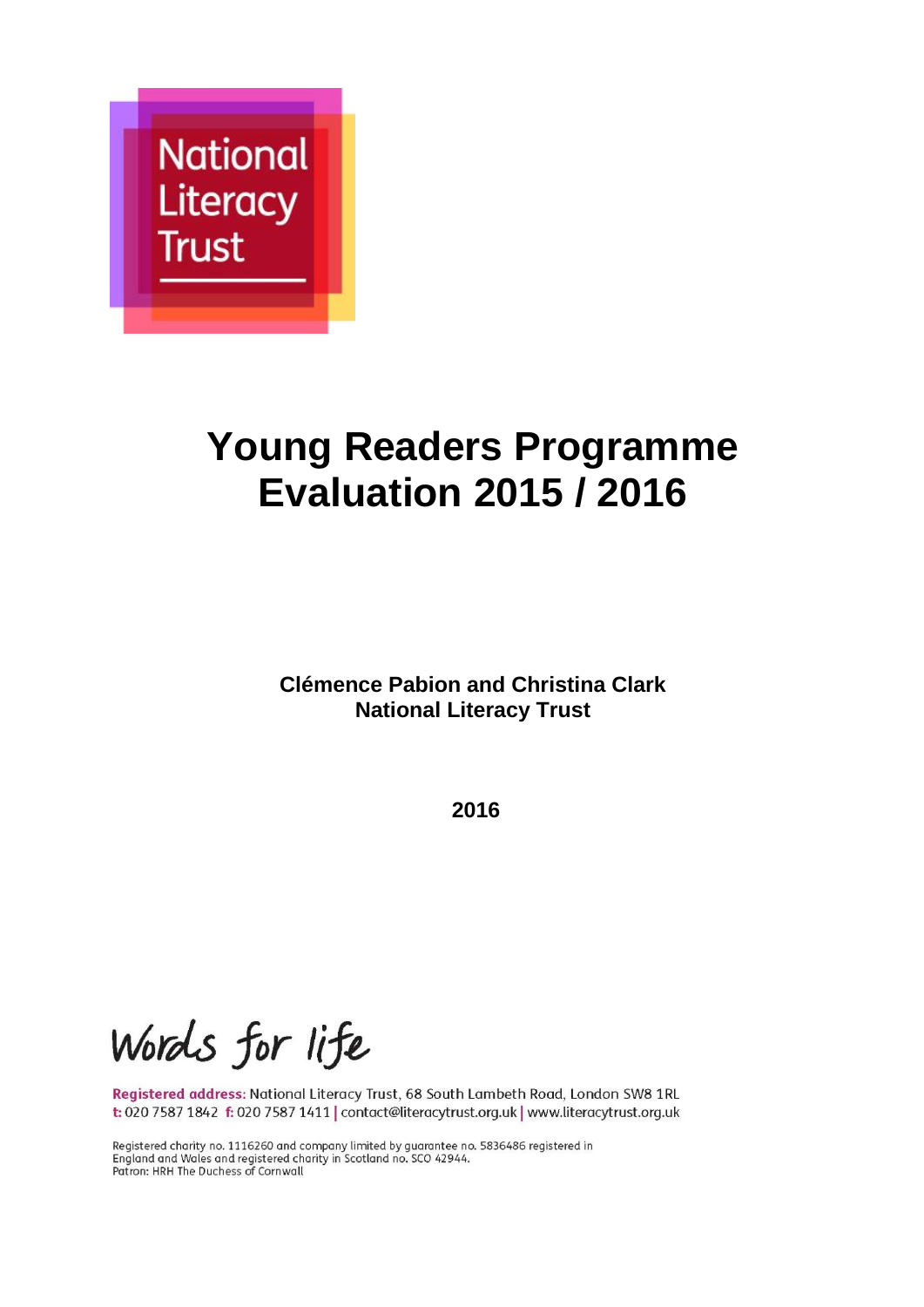#### **About the National Literacy Trust**

One person in six in the UK has poor literacy skills that impact on every area of their life. A child without good reading, writing and communication skills can't succeed at school, and as an adult they could be locked out of the job market. They will be unable to reach their full potential and could struggle to make a valuable contribution to the economic and cultural life of our nation.

The National Literacy Trust is a national charity dedicated to raising literacy levels in the UK. Our research and analysis make us the leading authority on literacy. We run projects in the poorest communities, campaign to make literacy a priority for politicians and parents, and support schools.

Visit [www.literacytrust.org.uk](http://www.literacytrust.org.uk/) to find out more, donate or sign up for a free email newsletter. You can also find us on Facebook and follow us on Twitter.

#### **Copyright**

© National Literacy Trust 2016. You may report on findings or statistics included in this report if you accredit them to the National Literacy Trust.

Suggested reference for this report is: Pabion, C. & Clark, C. (2016). *Young Readers Programme Evaluation 2015/2016*. London: National Literacy Trust.

We will consider requests to use extracts or data from this publication provided that you:

- Acknowledge that the content is the work of the National Literacy Trust and provide appropriate references in any publications or accompanying publicity;
- State that any views expressed are yours and not necessarily those of the National Literacy Trust.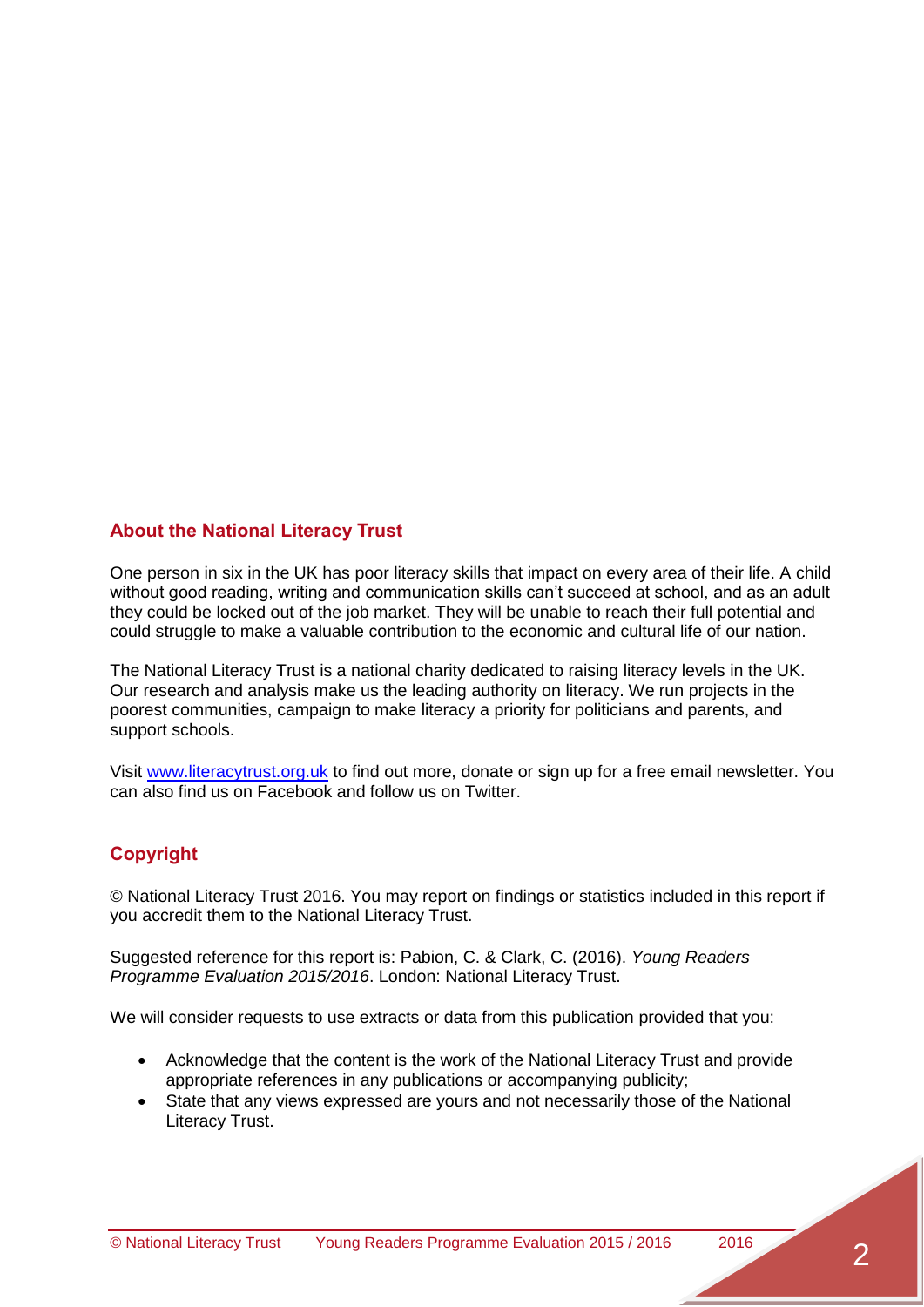## Table of contents

| Young Readers Programme's value for teachers as professionals 16 |  |
|------------------------------------------------------------------|--|
|                                                                  |  |
|                                                                  |  |

## **Tables and figures**

| Figure 1: Number of teachers who have noticed changes in the key outcome areas 10    |  |
|--------------------------------------------------------------------------------------|--|
| Figure 2: Areas of improved knowledge and understanding among teachers in numbers 17 |  |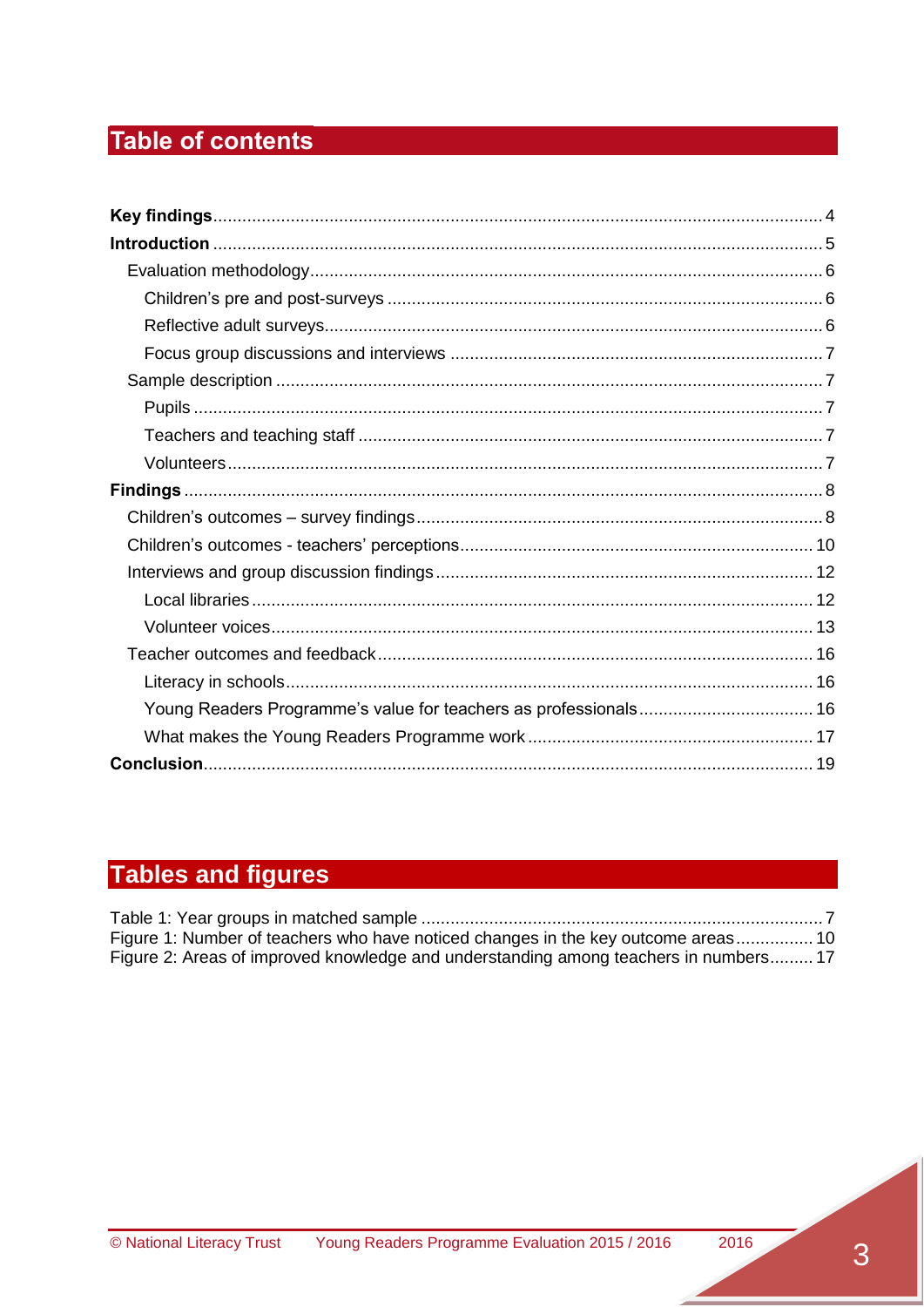## <span id="page-3-0"></span>**Key findings**

The 2015/16 evaluation of the Young Readers Programme relied on a pre and post-survey of participating children and a reflective post-survey of participating teachers, as well as interviews and group discussions with teachers, children and volunteers. The main findings from this year's evaluation are highlighted below.

We gathered data from 1,292 children who completed the survey at both time-points. We found that:

- Children who took part in the Young Readers Programme **read an increased range of reading materials** at the end of the project, such as cookbooks (54.9%, up from 50.5%), science fiction (56.6%, up from 50.5%), comics (68.1%, up from 61.1%) and magazines (70.3%, up from 62.7%).
- Children who took part in the Young Readers Programme **showed improved attitudes towards reading**. In particular, they believed that their own reading ability and book choice skills improved. For example, at the post-survey more children said that they can find things that are not too hard or too easy for them (59.4%, up from 54.6%) and fewer agree that reading is difficult (9.3%, down from 12.3%). Similarly, over time more children were likely to read on their own initiative, evidenced by fewer children agreeing at the end of the project that they only read when they have to (30.4%, down from 34.6%).
- Children who started the project not seeing themselves as good readers and not enjoying reading show particularly positive reading outcomes. For example, over the course of the project, **children who didn't see themselves as good readers** were more likely to say that they enjoy reading (58.3%, up from 41.7%) and a greater percentage at the end of the programme agree that they get excited when reading and cannot wait to read more (from 30.6% to 44.4%).
- There is also some tentative evidence that children who were took part in **peer reading** (either as mentors or mentees) have more positive outcomes than those children who weren't involved. For example, peer reader read more widely at the end of the programme than children who were not involved in peer reading.

These findings from the children's voices are largely corroborated by their teachers. The following main findings came through our teacher survey, in which 74 teaching staff participated:

- 100% of teachers observed that their pupils were pleased to have books of their own and that book ownership is a positive aspect of the programme
- 98.4% said the fact that children can choose from a wide range of books is a positive aspect of the programme
- 93.1% said their pupils' enjoyment of reading increased as a result of the programme
- 92.1% noticed a positive change in their pupils' reading attainment after the programme
- 89.7% believed their pupils were more enthusiastic about reading after the programme than before

Overall, key findings from the evaluation show that Young Readers Programme participants have better attitudes towards reading at the end of the programme than at the beginning, and demonstrate better book choosing skills, a key feature of the programme. Another key aspect of the programme is make children aware of the various reading opportunities that are available to them, and it is therefore encouraging that our evaluation showed that children who took part in the Young Readers Programme also read a wider range of materials. This suggests that the programme has the potential to ignite a love of reading in those who have not yet fully explored their reading preferences. Another particularly positive finding from this evaluation suggests that the Young Readers Programme is successful in reaching out to disengaged readers.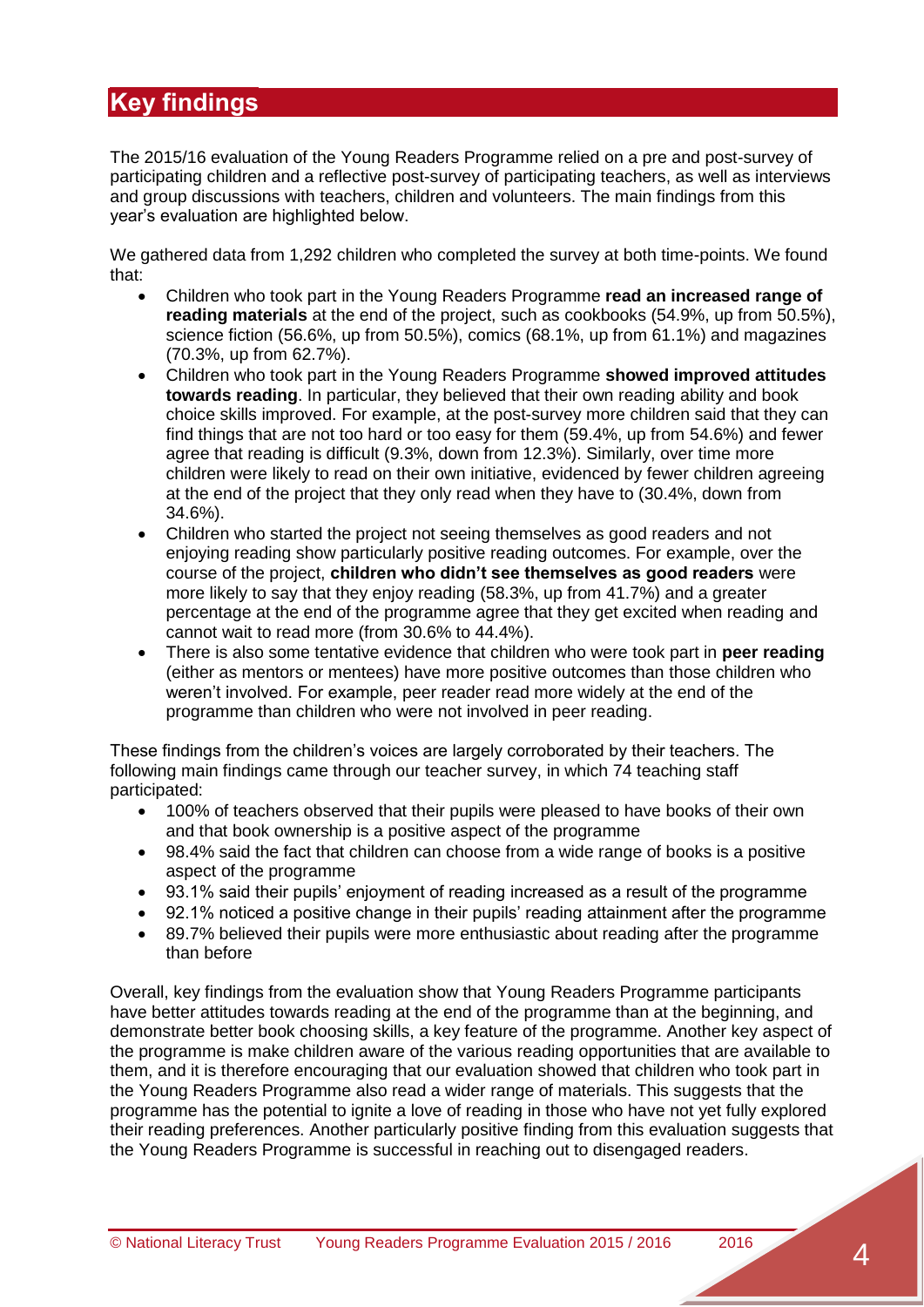### <span id="page-4-0"></span>**Introduction**

The Young Readers Programme (YRP) motivates children to read for enjoyment by running a series of three literacy-focused events, teaching children strategies to choose books that are right for them and showing them that reading can be enjoyable. The events are typically spread over the school year and at each event every child has the opportunity to choose a book of their own to keep. The YRP is supported by evidence from the OECD *Reading for Change* study<sup>1</sup>, which found that one of the most effective ways of developing children's literacy skills is to engage them in reading for enjoyment and that this helps children and young people to enjoy more opportunities throughout their lives as a result.

The programme is designed to give teachers the flexibility to organise events as they see fit, based on their pupils' needs and interests and the school capacity. The events are therefore varied, as described by teachers and other practitioners via an online survey, which asked them to outline one event and share their feedback about it.

The answers below demonstrate the variety of methodologies employed and themes selected by teachers to create a fun book event for their pupils. Themes ranged from Vikings and space to Harry Potter and slumber parties. Some events featured peer reading, others were centred around a treasure hunt; most seemed to give the children the freedom to enjoy their new books at their own pace.

*"Our 'Chill and Read' event was fun for staff and pupils. We went outside and sat in the sun and shade to read our books with ice pops! We took out beach towels and sun glasses and the children enjoyed relaxing on the grass in the sun to read and share their books with each other :)" (survey respondent)*

*"Our first event was a spooky sleepover – the children wore pyjamas and brought sleeping bags into school. Teachers read spooky stories to the children, we had a sing-song round the campfire and then, after choosing their books, the children went back to their classrooms where they made dens and read their books by torchlight whilst drinking hot chocolate. This really captured the children's imaginations and they thoroughly enjoyed it." (survey respondent)*

*"The children took part in an evacuee day. We set up the day as through they were being evacuated. At the end of the event, the children chose a book based on WW2. This firsthand experience helped to make the books come to life and feel more relevant to the children." (survey respondent)*

*"The children were allowed to bring teddies to school. We talked about how to look after books and the teddies got to read and share the first book choice. The children were encouraged to show the teddies how to care for books." (survey respondent)*

Some schools were able to organise author or storyteller visits:

*"The first event, which took place on World Book Day – we had a visit from Miles Jupp, the actor and comedian. There was a great sense of occasion and the children loved choosing their books. It laid the foundations for them feeling very excited about the subsequent events." (survey respondent)*

*"A visit from a local author was enjoyed by all children. This was followed by a book signing opportunity at the school book fair. It was attended by parents and children." (survey respondent)*

Several events had a key component involving parents or families:

 $\overline{a}$ 

<sup>1</sup> OECD (2009) *PISA 2009 results: executive summary*[; www.oecd.org/pisa/pisaproducts/46619703.pdf](http://www.oecd.org/pisa/pisaproducts/46619703.pdf)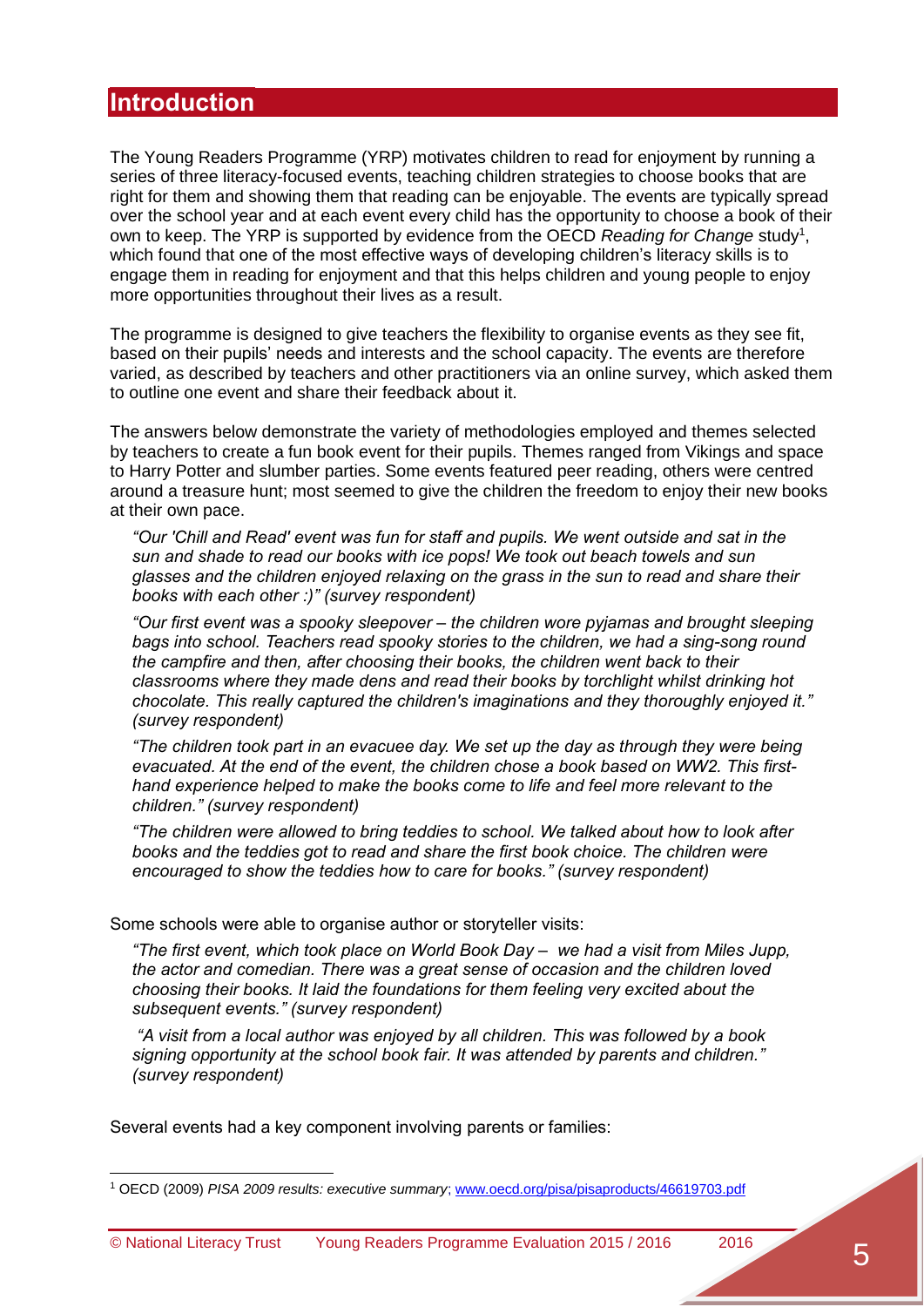*"Year 3 held an afternoon tea reading event. The children dressed up and invited their families into school for this event. Children then enjoyed sharing their new books. This event was successful because children got to share their excitement about their new books with their family." (survey respondent)*

*"We invited the parents into school and had a 'reading picnic'. We all shared picnic rugs and our school cook baked biscuits for us to eat as we read our new books. We also enjoyed a story together." (survey respondent)*

Some schools linked up the YRP events with other initiatives outside school:

*"We joined up the day with WWF Wear it Wild day. The children completed a range of endangered animal activities. This included sharing stories / non-fiction books with their peers through paired reading. They gathered information from books and presented to the class. We talked about the importance of books to keep us informed on these issues, as well as reading papers / magazines." (survey respondent)*

*"As well as the London trip, where the children chose from a range of city guides, maps and non-fiction, [they] also had a video game day . . . and we invited a circus in to train the children in circus skills." (survey respondent)*

#### <span id="page-5-0"></span>**Evaluation methodology**

The programme was evaluated using a mixed methods approach that includes both qualitative and quantitative elements. The evaluation was harmonised across the different strands of the programme and was conducted consistently with the evaluation of other programmes within the National Literacy Trust that share similar aims, particularly regarding the expected outcomes for children. This report presents findings from the children's survey, teacher survey, teacher interviews and pupil group discussions.

#### <span id="page-5-1"></span>**Children's pre and post-surveys**

Children who took part in the YRP completed an online quantitative survey before YRP activities began. This pre-survey explored their attitudes to reading, notably trying to establish whether reading was intrinsically or extrinsically motivated, as well as their reading enjoyment levels and their usual reading habits.

Depending on the delivery model and funder, the pre-surveys were completed between the autumn term 2015 and the early part of the summer term 2016. All children then completed a very similar post-survey at the end of the summer term 2016, which enabled us to compare their attitudes to reading, behaviours, confidence and enjoyment over time. The survey was created to be consistent across all strands of the YRP in order to enable programme-wide analysis.

The analyses were conducted using matched data, that is to say that only children who completed both the pre and post-surveys were included in the final sample. Only results that are statistically significant are presented in this report. If a difference or relationship is statistically significant, then the likelihood is not more than 1 in 20 (5%, using the 0.05 p-value) or 1 in 100 (1%, using the more stringent 0.01 p-value) that it would happen by chance. We can therefore be relatively confident that it is meaningful. In this report, we use the threshold of  $p = 0.05$ .

#### <span id="page-5-2"></span>**Reflective adult surveys**

A reflective survey for teachers and teaching staff was administered online after programme activities finished to obtain their feedback on the project, its delivery and how it impacted on their pupils. This post-survey allowed us to compare the findings obtained from children with observations from teachers.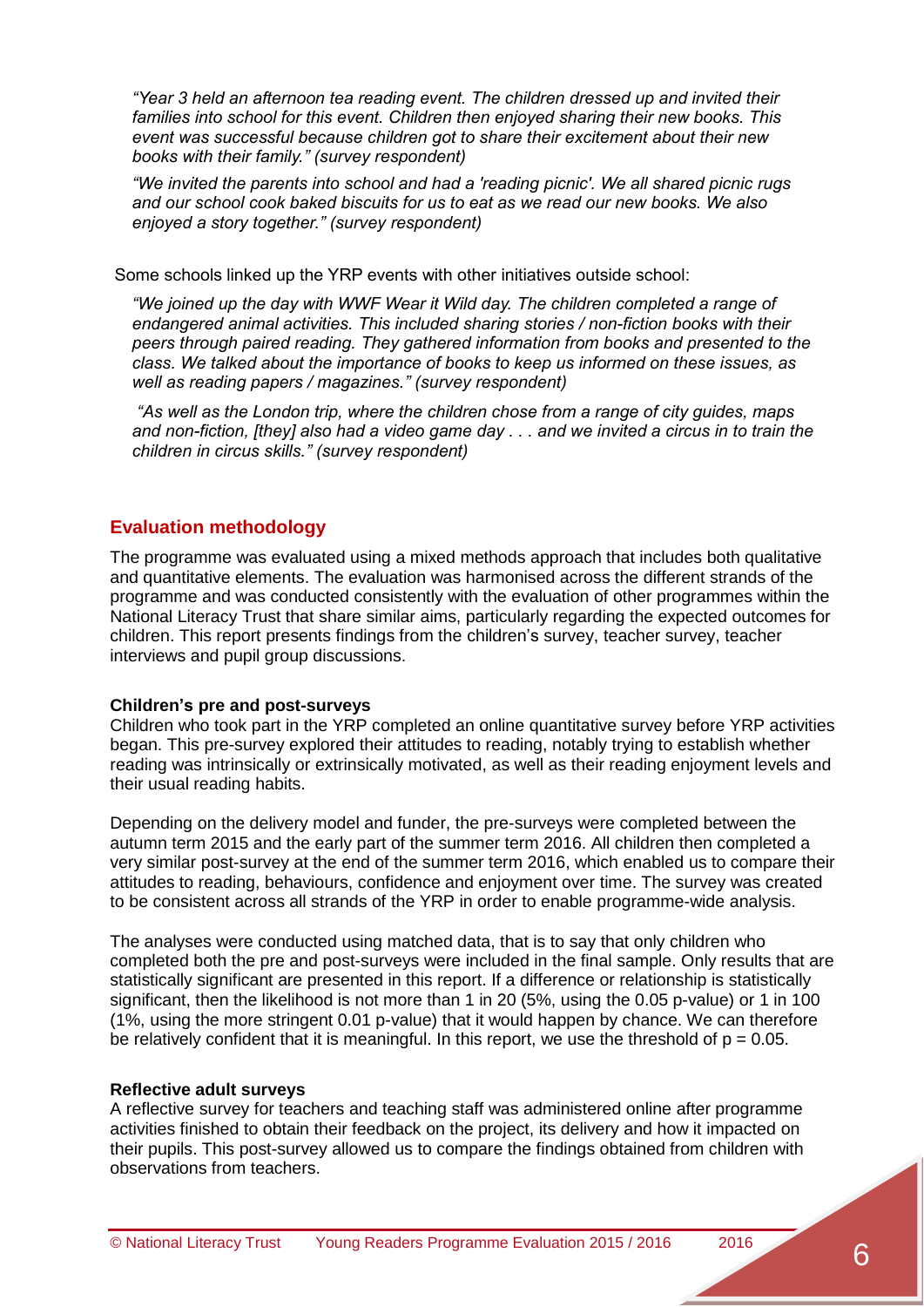#### <span id="page-6-0"></span>**Focus group discussions and interviews**

Children's focus group discussions (FGD), interviews, teacher and volunteer interviews were conducted in May, June and July 2016. The qualitative data are presented in this report via the use of direct quotes. Interviewees were asked for their feedback about the project and its perceived outcomes on children, teaching staff and others.

#### <span id="page-6-1"></span>**Sample description**

#### <span id="page-6-2"></span>**Pupils**

5,008 children responded to the YRP pre-survey and 2,537 responded to the post-survey. Only responses from children who completed both surveys were used, leading to a final sample of 1,292 children.

The YRP is aimed at children in primary school, across Key Stages 1 and 2 (from Year 1 to Year 6), with a focus on Years 3 and 4. **Table 1** shows that the sample in the evaluation reflects this: children from Years 1 to 6 are represented, with children in Years 3 and 4 making up nearly three-quarters of the overall sample.

#### <span id="page-6-5"></span>**Table 1: Year groups in matched sample**

| What<br>year are you in at school? |           |        |        |        |         |  |  |
|------------------------------------|-----------|--------|--------|--------|---------|--|--|
| Year :                             | ear 2     | Year 3 | Year 4 | Year 5 | Year 6  |  |  |
| 2.5%                               | 7%<br>◡.≀ | 43.5%  | 29.2%  | 13.9%  | $0.2\%$ |  |  |

The sample contained slightly more girls than boys (52.6% vs. 47.4%), while the percentage of children on free school meals (FSMs) in this sample is much higher than the national average: 34.7% of respondents said they received FSMs compared with a national average of 16% for  $KS2<sup>2</sup>$ .

Two focus group discussions (FGD) and seven interviews were conducted with children in England, Wales and Scotland, gathering responses from a total of 18 pupils. The FGD and interview prompts are available in the appendix. In addition, the research team observed two YRP events in England.

#### <span id="page-6-3"></span>**Teachers and teaching staff**

74 people responded to the teacher or teaching staff survey. Most of the respondents were literacy coordinators (37.5%) and teachers (30.6%). A clear majority have been teaching for more than three years (66%).

#### <span id="page-6-4"></span>**Volunteers**

Corporate volunteers who work for two different YRP funders, and who supported YRP projects in two schools, were interviewed for this evaluation. Two corporate volunteers were interviewed over the phone following a YRP event in London, and five other corporate volunteers were interviewed in a group discussion about their involvement with the YRP since 2013.

In addition, a local library community engagement staff member was interviewed over the phone. She is not a volunteer but a paid member of library staff and experienced child literacy practitioner, however her involvement in the programme is on a voluntary basis and not remunerated, hence her inclusion within this group.

<sup>2</sup> [https://www.gov.uk/government/uploads/system/uploads/attachment\\_data/file/483897/SFR47\\_2015\\_text.pdf](https://www.gov.uk/government/uploads/system/uploads/attachment_data/file/483897/SFR47_2015_text.pdf)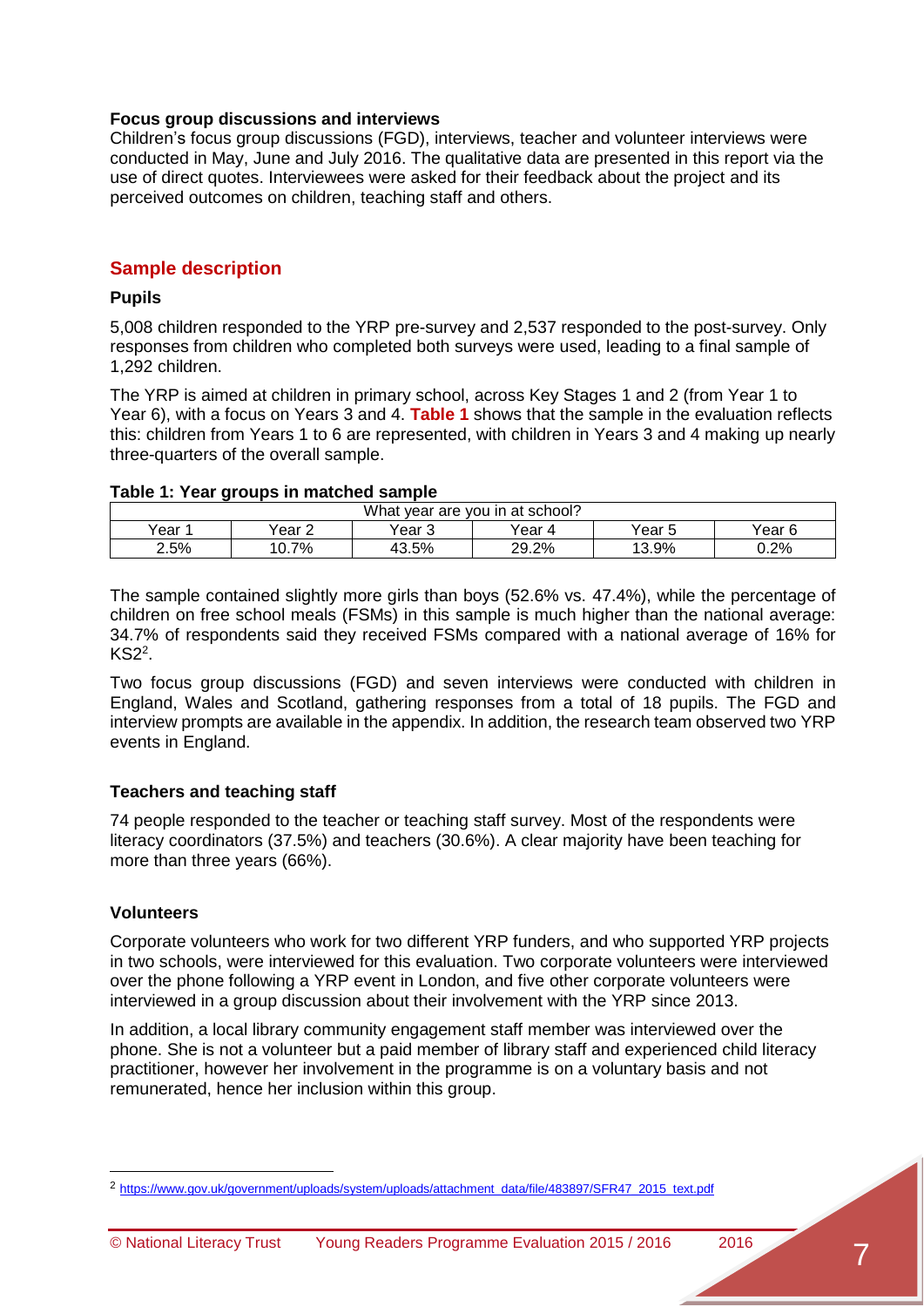#### <span id="page-7-1"></span><span id="page-7-0"></span>**Children's outcomes – survey findings**

Based on data from 1,292 children whose pre and post-survey responses could be matched, our evaluation shows that participating **children read a greater range of materials** at the end of the project. More specifically, at the end of the programme a greater percentage of children say that they read **cookbooks** (54.9% vs. 50.5%), **science fiction** (56.6% vs. 50.5%), **comics** (68.1% vs. 61.1%) and **magazines** (70.3% vs. 62.7%). The prevalence of reading poems, nonfiction and fiction has remained the same.

**Children think more positively about reading** at the end of the project than they did before taking part<sup>3</sup>. More specifically, they are more likely to believe in their own reading and book **choice skill<sup>4</sup> .** For example, during the post-survey a greater percentage of children say that they can find things that are not too hard or too easy for them (59.4% vs. 54.6%), while fewer agree that they cannot find things to read that interest them (15.7% vs. 20.4%) and that reading is difficult (9.3% vs. 12.3%).

They are also more **likely to read of their own accord**. For example, after the project fewer children agree that they only read when they have to (30.4% vs. 34.6%) and that they only read when with an adult (16.4% vs. 19.0%) than before taking part.

#### **Outcomes for children who do not enjoy reading or who do not see themselves as a good reader**

There are two groups of children that seem to have benefited from taking part in the YRP: children who started the programme not seeing themselves as a good reader ( $N = 72$ )<sup>5</sup> and children who started the programme not enjoying reading  $(N = 300)^6$ .

**40.6%** of children who started the programme not seeing themselves as a good reader see themselves as one at the end of the project. In addition, over the course of the project:

- **More children enjoy reading<sup>7</sup>** , with the percentage rising from 41.7% to 58.3%.
- More children read daily outside school<sup>8</sup>, with the percentage increasing from 19.4% to 25%.
- Children are more likely to **say that they have a favourite book** (an increase from 69.6% to 75%) and to **read a greater range of books<sup>9</sup>** . In particular, a greater percentage of children at the end of the programme say that they have read non-fiction (from 44.4% to 62.5%), science fiction (from 31.9% to 43.1%), comics (from 45.8% to 55.6%) and magazines (from 34.7% to 58.3%).
- More children **think positively about reading<sup>10</sup> .** In particular, **more are intrinsically motivated to read**<sup>11</sup>. For example, at the end of the programme a greater percentage

 $\overline{a}$ 

<sup>&</sup>lt;sup>3</sup> Pre: M = 1.67, SD = .444; post: M = 1.61, SD = .444, with lower means indicating more positive attitudes; t(1286) = 4.917, p<.001  $4$  Pre: M = 1.52, SD = .456; post: M = 1.45, SD = .424, with lower means indicating greater agreement with skill items. t(1286) = 4.811,  $p < .001$ 

<sup>5</sup> This subsample contained slightly more girls than boys (52.9% vs. 47.1%) and a high percentage of FSM pupils: 67.2%.

<sup>&</sup>lt;sup>6</sup> This subsample contained slightly more boys than girls (60.9% vs. 39.1%); nearly half (45. 2%) of the children in this subsample receive FSMs.

 $7 z = -3.196$ , p = .001

 $8\bar{z} = -2.454, p = .014$ 

 $9$  Pre: M = 3.53, SD = 1.86; post: M = 4.22, SD = 1.97; t(59) = -2.170, p = .031

<sup>&</sup>lt;sup>10</sup> Pre: M = 2.13, SD = .441; post: M = 1.95, SD = .500; t(71) = 2.406, p = .019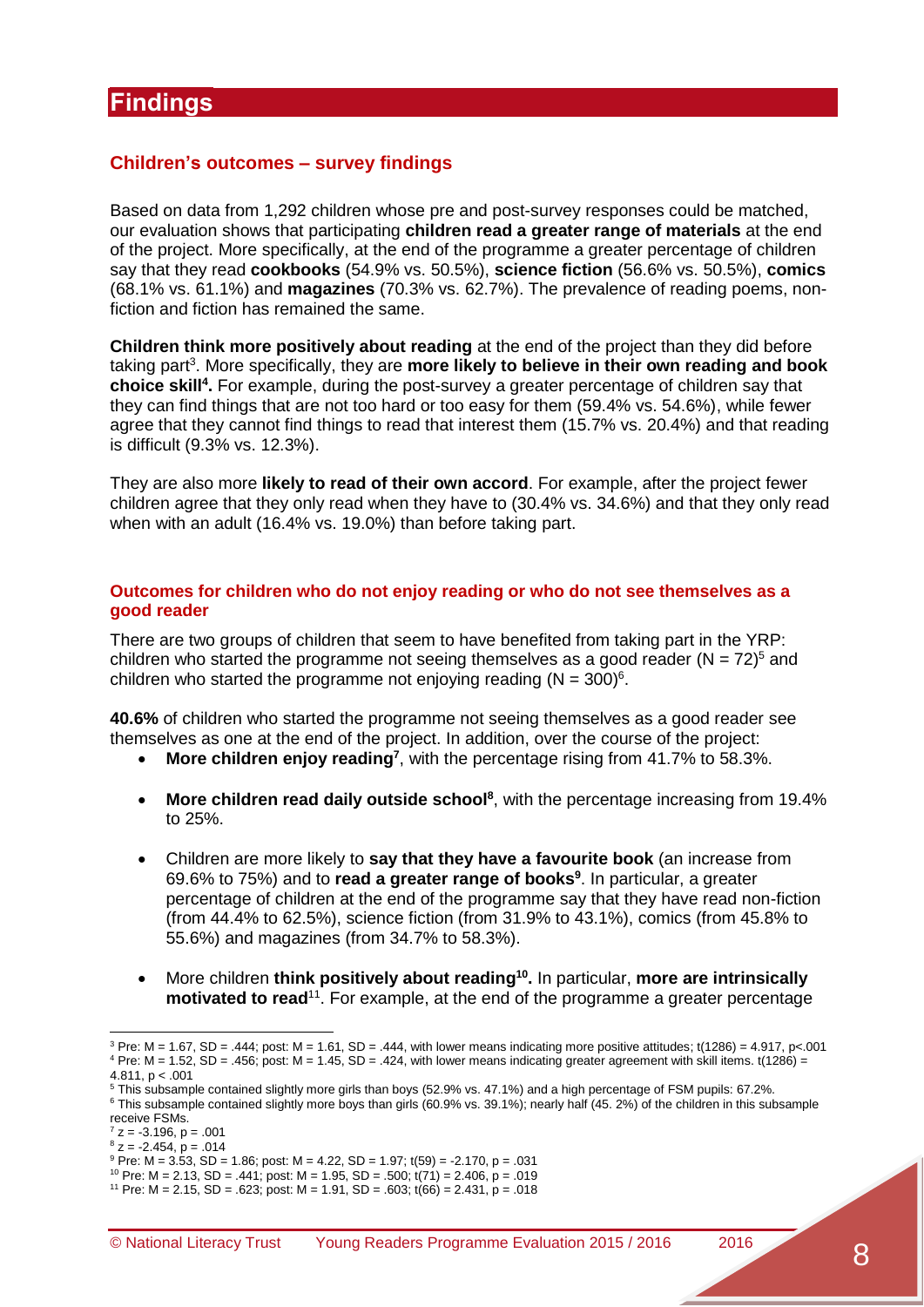agree that they get excited when reading and cannot wait to read more (from 30.6% to 44.4%) and that there are lots of things they want to read (from 38.9% to 50.8%).

 **More children also feel more confident in their own reading skill**<sup>12</sup>. For example, more agree that they can find things to read that are not too hard or too easy for them (from 33.3% to 48.6%), while fewer agree that reading is difficult (from 44.4% to 27.9%) or that they cannot find things to read that interest them (from 33.8% to 26.6%).

**Over half** (54.7%) of those children who did not enjoy reading at the beginning of the project say that they **enjoy reading at the end**. Also, over the course of the project:

- **More children read daily outside class<sup>13</sup> (from 12.7% to 19%). It should be noted that** reading daily is associated with higher reading attainment<sup>14</sup>. This finding therefore suggests the possibility of longer-term impact.
- **More children think positively about reading**<sup>15</sup> . Specifically, **more are intrinsically motivated to read**<sup>16</sup>. For example, at the end of the project more children agree that they get excited when they read and cannot wait to read more (from 38.4% to 42.7%) and that there are lots of things they want to read (from 38.5% to 48.2%).
- **More children believe in their skill as a reader<sup>17</sup>. For example, at the end of the** project more children agree that it is easier to find things to read that are not too hard or to easy (from 39.7% to 51.7%), while fewer agree that they cannot find things to read that interest them (from 28.2% to 20.6%) or that they find reading difficult (from 23.1% to 7.3%).
- Finally, children are **more likely to read on their own initiative**, i.e. fewer were extrinsically motivated to read<sup>18</sup>. For example, at the end of the project more children agree that they choose to read outside school (from 29.7% to 38.1%), while fewer agree that they only read when they have to (from 49.8% to 37.5%) or that they only read when an adult reads with them (from 27.2% to 21.8%).

#### **Peer reading**

There is some indication that the different ways in which pupils are involved in the YRP could have an influence, with pupils who took part in peer reading  $(N = 898, 70\%$ ; regardless of whether they were mentors or mentees) showing signs of slightly higher reading enjoyment and wider reading than those who did not take part as peer readers  $(N = 384, 30\%)$ .

More specifically, over the course of the project, more peer readers than non-peer readers:

• enjoy reading (from 78.0% to 80.3%, while the level for non-peer readers remains static at 74.0%)

• read more widely, with more peer readers at the end of the project reading poems (from 64.5% to 69.4%), cookbooks (from 52.6% to 58.1%), non-fiction (from 68.6% to 75.1%), science fiction (from 52.2% to 58.5%), comics (from 61.8% to 69.4%) and magazines (from 63.1% to 71.4%), while the equivalent levels for non-peer readers have remained largely unchanged.

#### **Peer reading testimonies from the teacher survey:**

34 teachers said their version of YRP had a peer reading element. Among them, 31 thought that the peer

 $\overline{a}$ <sup>12</sup> Pre: = 2.29, SD = .384; post: M = 1.83, SD = .503; t(71) = 6.092, p < .001

 $13$  z =  $-3.409$ , p =  $.001$ 

<sup>14</sup> Clark C., *Children and Young People's Reading in 2014*, National Literacy Trust 2015 : "In 2014 children and young people who read daily outside class are five times as likely to read above the expected level for their age compared with young people who never read outside class (23.0% vs. 4.9%)."

<sup>&</sup>lt;sup>15</sup> Pre: = 1.98, SD = .415; post: M = 1.81, SD = .453; t(299) = 6.062, p < .001

<sup>&</sup>lt;sup>16</sup> Pre: = 2.03, SD = .562; post: M = 1.94, SD = .590; t(278) = 2.169, p = .031

<sup>&</sup>lt;sup>17</sup> Pre: = 1.77, SD = .470; post: M = 1.63, SD = .464; t(288) = -4.317, p < .001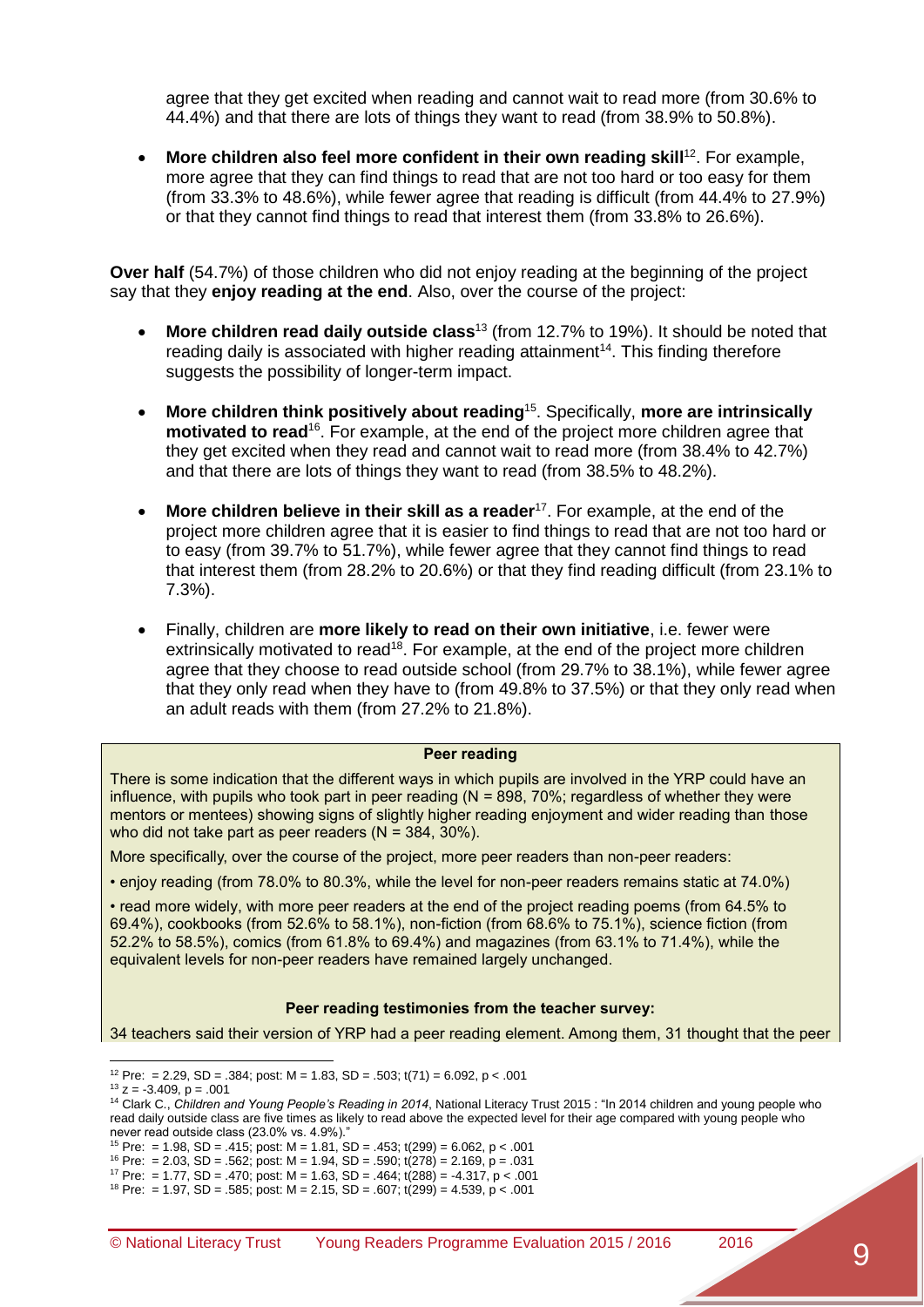reading element had a positive impact on reading enjoyment for participating children (two saw no impact on reading enjoyment), and 29 noticed a positive impact on reading frequency as well (five said it had no impact on reading frequency). Furthermore, 13 said that peer reading had "definitely" contributed to creating a whole-school reading culture, and another 18 said it had "somewhat" contributed to a wholeschool reading culture.

Below are some of the comments about peer reading shared by respondents:

*"We paired siblings to try to ensure peer to peer could continue at home too where appropriate."*

*"Children really enjoyed sharing the books with each other, exploring the different choices that were made. Children wanted to take part in a book swap which we hope to facilitate in the future."*

*"Encouraged more discussion and children 'sharing' and recommending books to each other."*

*"I think we need to do more as it is beneficial, especially older children reading to younger children and not worrying about what the listener is thinking; it boosts their confidence."*

*"Peer reading was undertaken prior to our involvement but now there is a new lease of life to this aspect of learning."*

*"The children love to do peer reading. The older children loved the responsibility, and the training they were given before they started. The younger children enjoy a different audience for their reading. The bonds they have made as peer readers is a pleasure to witness."*

*"This is now embedded in school and will be continuing."*

*"We are looking to extend peer reading in our school next year by recruiting and training reading volunteers to coordinate peer reading."*

*"We are rolling it out whole-school next year."*

#### <span id="page-9-0"></span>**Children's outcomes - Teachers' perceptions**

58 teachers who responded to the survey (92.1%) have noticed a positive change in their pupils' reading attainment. Five (7.9%) say they have noticed no change. **Figure 1** below outlines which changes among children have been noticed by teachers in key outcome areas.

<span id="page-9-1"></span>**Figure 1: Number of teachers who have noticed changes in the key outcome areas**



Respondents were asked which of their pupils (from reluctant to very engaged) they think benefited the most from the project. Seven think it was the well-engaged pupils, 20 think it was the most reluctant readers and 22 think the project was particularly beneficial to pupils with "average reading skills and a medium level of interest in reading". Interestingly, the children's data show that the project was beneficial to children who said in the pre-survey that they do not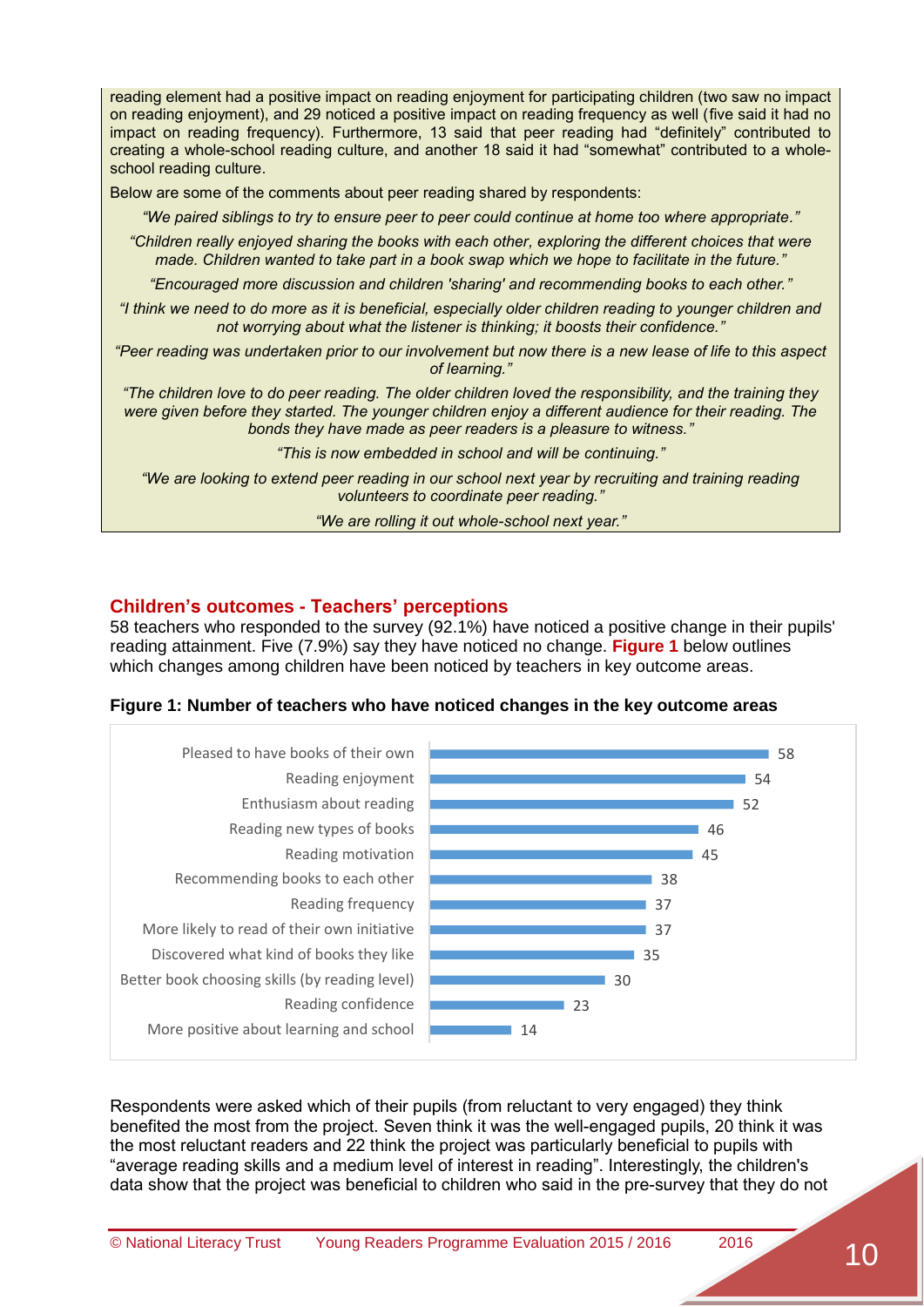enjoy reading or that they do not consider themselves good readers.

In their comments, some teachers stated that they believed all children benefited equally:

*"I think all children benefited from this project and there was a noticeable shift in ALL children's attitude towards reading." (survey respondent)*

*"It has reignited the passion for reading for pleasure in ALL children." (survey respondent)*

Seven explained why they felt the project was particularly beneficial to medium-skill readers:

*"By being able to choose their own books, middle attainers were much more motivated and therefore more engaged." (survey respondent)*

*"I think the element of choice and ownership motivated these readers [those with average reading skills] particularly. They really looked forward to choosing their next book after each event!" (survey respondent)*

*"Most of the children in my class, especially those who were slightly below national but were targeted to reach expectations by the end of the year, said that the reading events were the thing they enjoyed most during the year." (survey respondent)*

*"They were the ones who seemed motivated to read more regularly than they had." (survey respondent)*

Four explained why in their view the reluctant readers were the ones who got the most out of the project:

*"Owning books that were good quality and at a level they could read was a huge motivator for our more reluctant readers." (survey respondent)*

*"The opportunity to have a book and then be able to keep it has been invaluable to many of the children and our reluctant readers have become more interested in looking at the books their peers received." (survey respondent)*

*"This group of children were so enthusiastic about the books they had chosen. Some of them have very few books of their own at home and they loved being able to talk about their favourite books with other peers. Plus some of these peers may be higher achieving readers so it boosted their confidence to see themselves reading the same books as them." (survey respondent)*

And two explained why they felt the higher achieving readers were the ones who benefited the most:

*"Although all of the children enjoyed the events and were pleased to have books of their own, those without the support at home didn't seem to continue with the motivation to keep reading – it's hard when they want to share their excitement about the programme and their books but that excitement isn't reciprocated. Those who were already engaged with reading seemed to stay excited for longer." (survey respondent)*

In addition, three respondents pointed out how the project had been beneficial to children with little or no reading support at home and to boys:

*"Project helped us to provide books for those children from certain homes where spending time and money on books has not been a priority before." (survey respondent)*

*"Reading is not necessarily a priority at home, and there are often not books available to the children. This was an exciting project that provided books and new opportunities for children to read at home." (survey respondent)*

*"Boys increased their motivation to read and select books." (survey respondent)*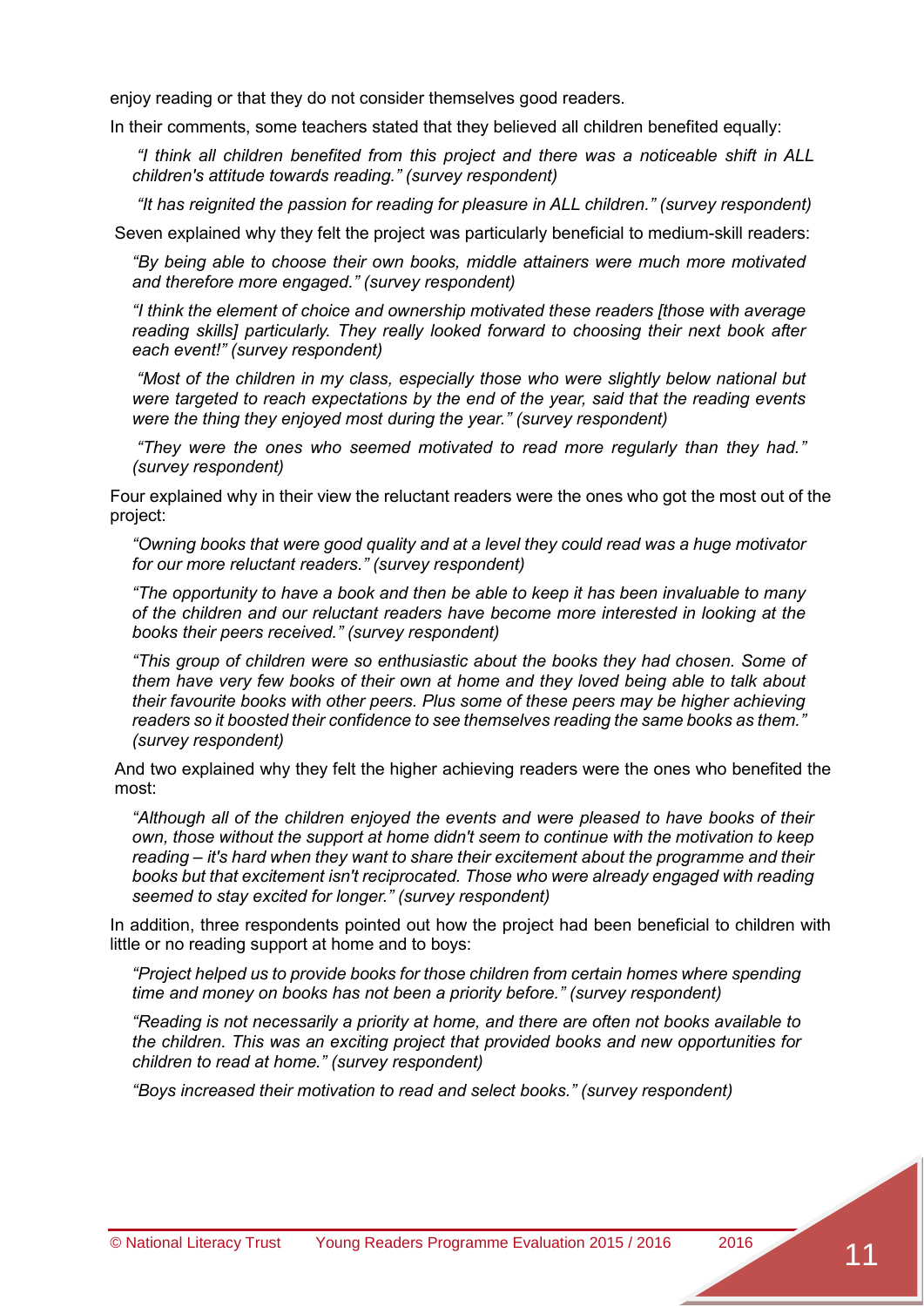#### <span id="page-11-0"></span>**Interviews and group discussion findings**

#### <span id="page-11-1"></span>**Local libraries**

Interviews and event observations in 2015/16 have brought up how primary schools taking part in the programme can link up and collaborate with their local library. Several teachers bemoaned how little children use the public library with their families.

*"I mean there's a massive fabulous library just down [the road], and we can't get the children to go!" (teacher, interview)*

*"That's why we got our own library going. Because if the parents aren't going to take the children to the library, at least we can." (literacy coordinator, interview)*

During practitioner interviews with a librarian, several class teachers and literacy coordinators, we asked whether a programme such as the YRP which involves book gifting might potentially discourage children from using the library; the reasoning being that if book ownership is such a strong factor in encouraging reading enjoyment, would children be deterred from borrowing books from the library if they owned more books themselves?

The response from practitioners was that on the contrary, igniting a love of reading among children via book gifting could only lead them to read more and therefore use the library more, and that the book choice element of the YRP could only be supported sustainably by engaging children with their local library.

*"I don't think the book gifting detracts from [going to the library] ... It's nice for them to have their own book, but it's nice for them to know that they can go to the library and get another book that's not going to cost them anything." (teacher, interview)*

*"And then the third [event] was obviously the library visit. And it was just making clear the distinction, you know, this is [a] library and how fortunate we are that we can just borrow these books etc. And then here we have our own personal book and it's that sense of ownership and the newness of the book and the bit of excitement – 'I can't wait to get home and read my book'." (teacher, interview)*

*"It's good to give free books, book ownership is important for the love of reading, but we need to think of the areas where we work and how book ownership is low. And you need to think of the library skills as well, choosing, picking and browsing … I think if you want to create a reader, they should know where the library is, how to access it, and they should have their membership card … I don't think book ownership kills libraries. If you are going to give away books as a gift, you need to balance it out by showing them, this is another great way to access a lot of books. None of us could buy all the books that we ever read!" (librarian, interview)*

In two case-study schools, the last event of the year was a visit to the library, where children who did not already have a library card signed up to become members (with prior authorisation from their parents). All children were introduced to how books are organised in the library space and the rules of borrowing and returning books were explained. In both cases, the children were also introduced to the Summer Reading Challenge.

A librarian in Bradford, who benefits from a long experience of working with the YRP, described this as her preferred model, making reference to how events have been organised in the past:

*"Well, it's a building up of knowledge for me. I went into the class before their first visit, so they recognise me, they can talk to me about the books they like, so I had the books [for gifting] ready waiting for them in the library. And we do activities, like create a book character, talk about their favourite characters. So they'd discover the library. Then the second term, they'd come back to the library, they're a bit more familiar, they get their second gifted book (also based on a taste survey done in school beforehand) and we'd do*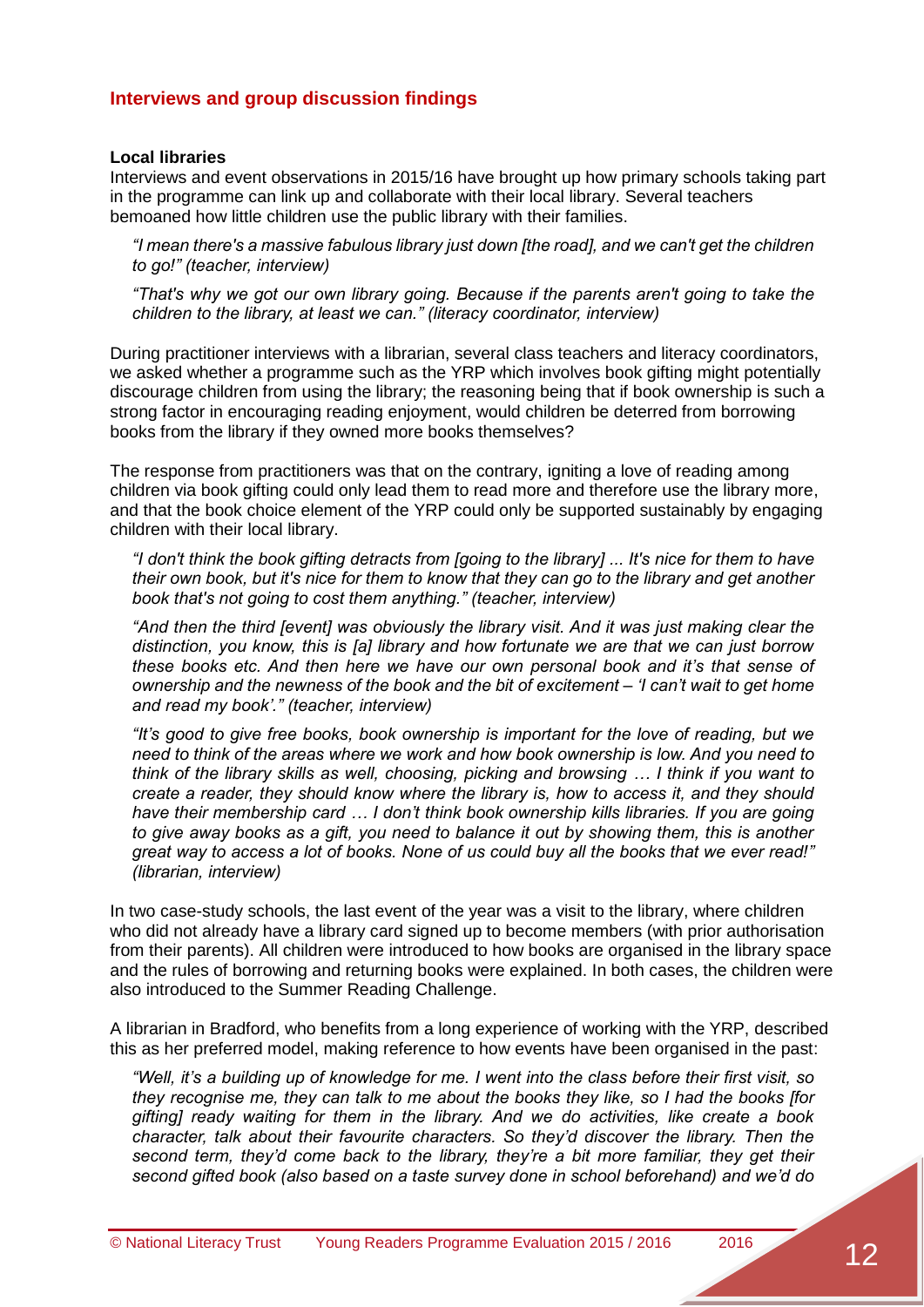*book design covers for instance. And then on the third visit they would have their library card and they'd join the Summer Reading Challenge. But it'd be building up to these things. And over the year, they can also talk about it at home, so that by the summer holiday, they've been to the library three times so you've built a bit of an interest, they're less intimidated, maybe they can convince their parents." (librarian, interview)*

One teacher and the YRP coordinator explained how she initiated a relationship with the library near the school thanks to the programme, something which was not in place in her school before but which is now a key element of the YRP. Likewise, another class teacher describes how she intends to keep the relationship going beyond the scope of the project.

*"So for the past three years, the final event has always been a walk to the library…So I just rang the library (…) and I said I'm looking to bring a class down, this is what we're doing, I explained about the programme and how we're looking for activities and they said yeah, we've got the Reading Challenge, we'll set up a treasure hunt around the library for you. It was brilliant! And then I gave her my email and so she would email me different things going on. So… she emailed me to let me know that [a local author] is doing these things and would you like an author workshop with him for your class? So she'll email me about things like that … And I've never really had that before, I must admit. Not really. And it was probably a resource that we didn't really use enough, I would say." (teacher, interview)*

*"Yes definitely, we've said that we would do that [go to the library] and sort of pinch some ideas that we could do for our own library, so things like maybe in September just to get the children used to where the books and things are, have a little treasure hunt type thing. So yeah definitely I think… inviting somebody from the library in… or for children to go down [to the library]." (teacher, interview)*

So although it does not appear to take place systematically or as an essential element of the programme which is actively promoted in schools, it does seem that the YRP has the potential to strengthen links between schools and public libraries, and to motivate children to use their local libraries to keep up the enjoyment and excitement which they associate with books following the YRP events.

#### <span id="page-12-0"></span>**Volunteer voices**

Several schools use corporate volunteers to support the YRP events and other reading initiatives in school. In addition to taking part in YRP events, some are notably involved in regular one-to-one lunchtime reading sessions with struggling readers<sup>19</sup>. Two of the schools who use volunteers were case-study schools this year, so we were able to capture feedback from the volunteers and from teachers about their experience of working with volunteers.

What comes out very clearly from interviews is how much the volunteers enjoy the events and their volunteering role overall.

*"I've been three or four times I think, now! It's good fun! (…) yeah, I've really enjoyed it, it's good fun." (volunteer, group discussion)*

*"I mean, you watch the kids run around the library trying to grab as many books as they possibly can but they can't even carry them back to the school... (laughs) you can see they're excited about it! Yeah! It's very cute." (volunteer, group discussion)*

*"Generally I enjoy it very much, and I think the children I read with enjoy it too." (volunteer, interview)*

<sup>&</sup>lt;sup>19</sup> Note that volunteers may not necessarily differentiate between their one-to-one reading with children and the YRP events where some also read with children, so the quotes below can cover both situations.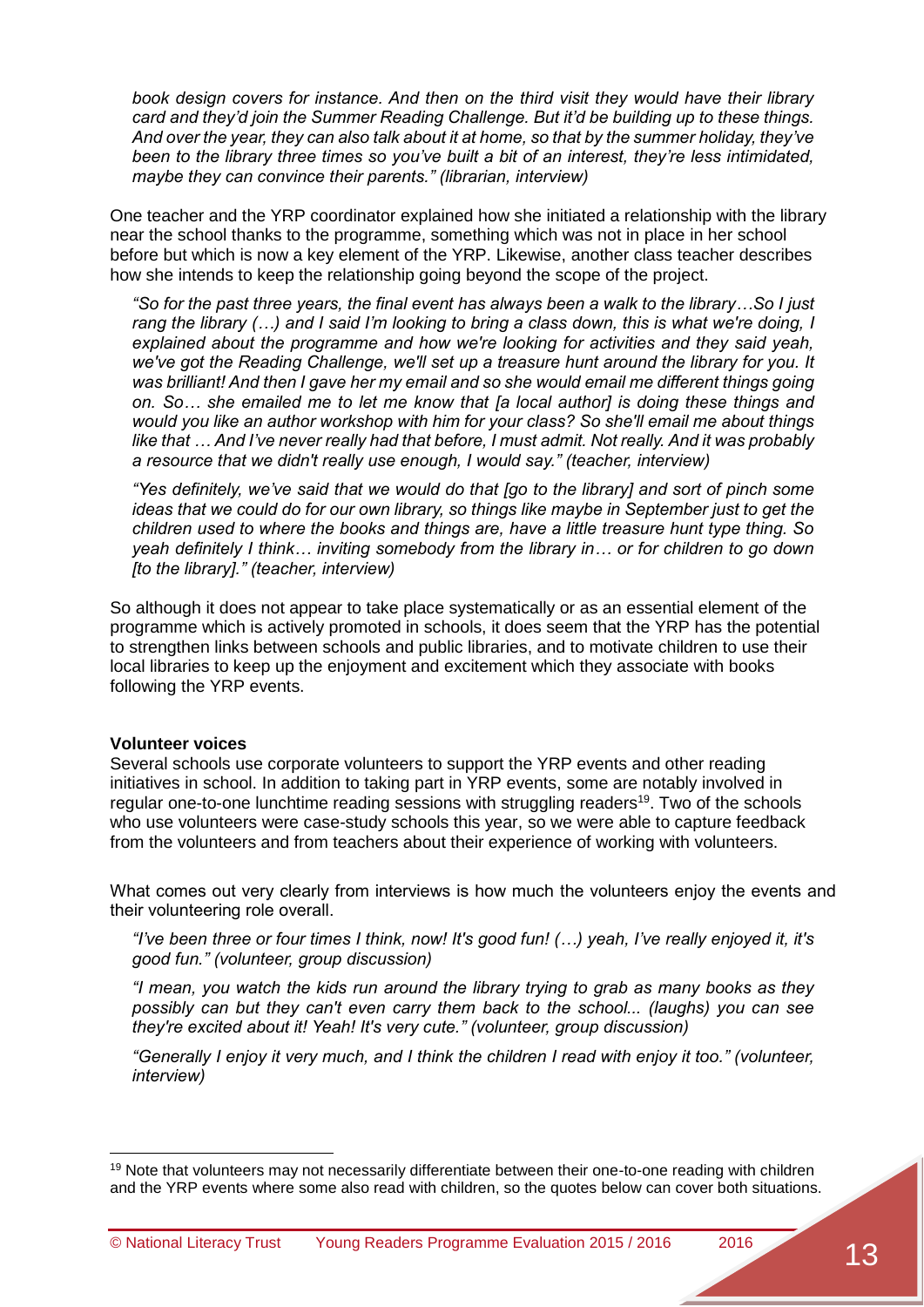The volunteers seem satisfied with the difference they are making with the children they are helping and have a positive view of the impact they are having. They notably highlight that outcomes go beyond reading and literacy.

*"I think that it might sound a little bit corny, but you do get a sense of satisfaction just coming and helping out a little bit, and contributing." (volunteer, group discussion)*

*"I do believe ... it's not just about books, it's about reading. And how this improves a young person's life chances. Access to information, knowledge ... it will help! And I think the whole concept of this, which is trying to make it fun, is to do it around an activity. I'd like to think it works." (volunteer, group discussion)*

*"Food is quite often a theme that they use, isn't it? I've been on two of the events where we've been to the local restaurant, and they talk to them about vitamins and that sort of stuff, so they bring the health element into it." (volunteer, group discussion)*

The reasons that lead corporate employees to volunteer are mainly linked to their desire to "make a difference" and "give back" as well as a strong commitment to promote literacy. They are often given the opportunity to do so because the organisation they work for supports the project through funding.

*"I think I started because it sounds like a good idea, children to my mind shouldn't struggle with reading. (…) I always think that it doesn't matter if you're artistically minded or mathematically minded, you always have to read. There's reading in every exam so you always need to read and you have to understand what you're being asked to do. Even reading instructions on washing powder! One of the first things you do is read. So that's why I thought it was important for the kids to get this grounding and to enjoy reading as well. One of the things I still enjoy is books. So to try and instil that love of books for them." (volunteer, interview)*

*"I think I'm privileged in terms of what I've achieved in my life and I feel it's incumbent on me to give that back. Some people give money to charity, and although that's not a bad thing a lot of the time that's easy, whereas giving time and making a commitment is a slightly harder thing to do." (volunteer, interview)*

*"I think also, reading's so important isn't it? And it's so nice to have an input in someone else... trying to get someone else interested. Doing something that's so useful." (volunteer, group discussion)*

It is interesting to notice that in both cases, the support they receive from their company seems to be the determining factor which enables them to go from wanting to volunteer to actually volunteering.

*"But the bank [the employer] helps a lot in terms of facilitating with cars and stuff and giving me a bit of my time back. They're very supportive! When I first started, we used to get a cab to the school and then you made your own way back, which isn't direct. So I ended up walking, not that far, but a half-hour walk. So I could leave the office at 12:15, start the school at 12:30 and then I'd be back at my desk at 1:30. So that was an hour and a half around lunchtime and that was fine. But what they do now is they provide cars both ways because it's a bit quicker. Because that was just transport time so a bit of a waste (…) Interestingly this year, we were coming back from an event, and we ran into a colleague in the lift. She asked us where we'd been and we said we were at the reading event. She said, 'Oh I used to do it but I gave up because it took too long'. I told her about the car and how the bank provides transport now and she didn't know about it. I told her it was a lot quicker now to get there and back. And so now she's doing it again, she's gone back on the volunteering." (volunteer, interview)*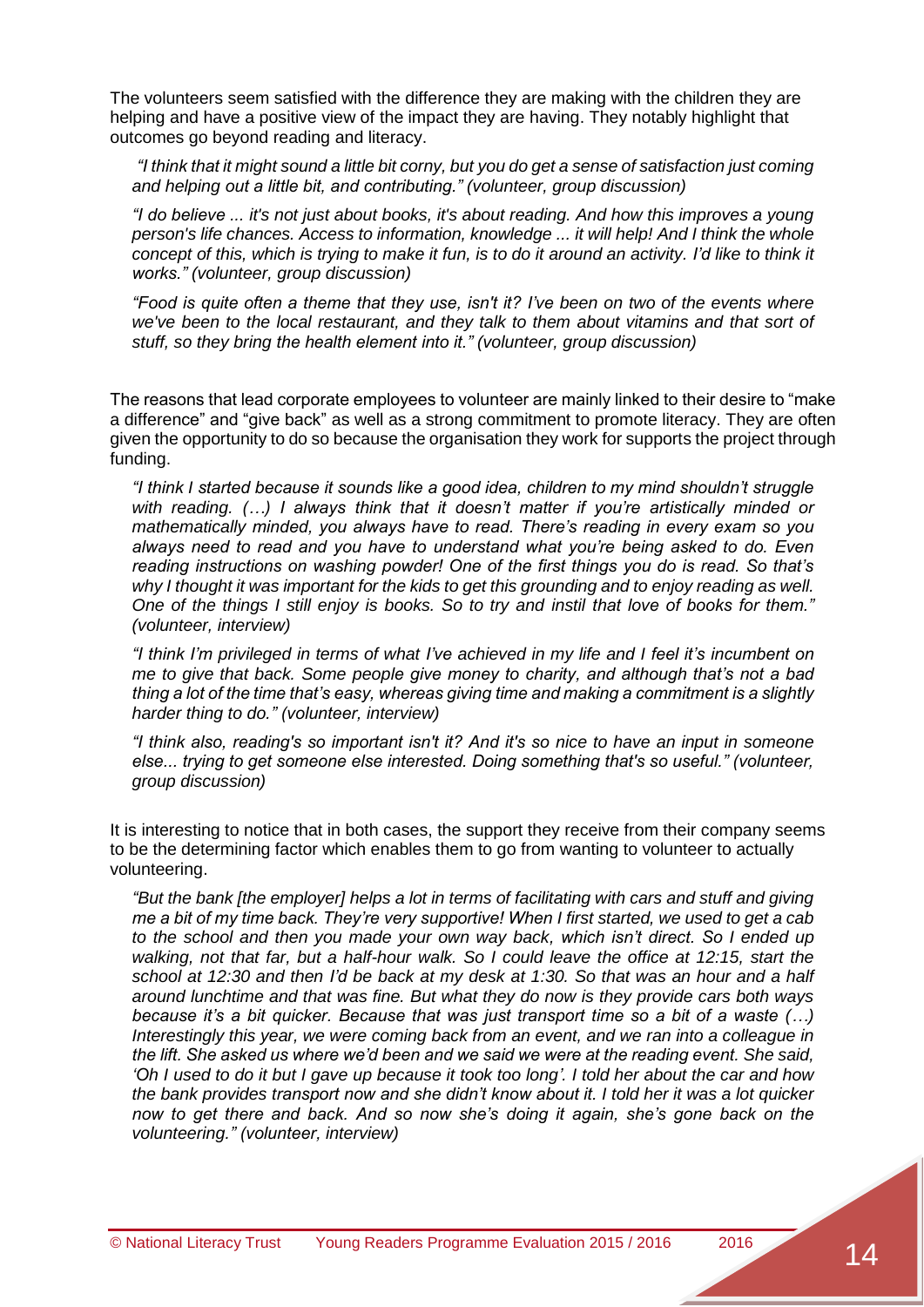The volunteers in one of the schools all come from a local company which also funds the programme. The decision to support the YRP was made by the CEO and employees volunteer during their work hours. He explained that this commitment to improving literacy and life chances was important to himself, his family and therefore his company.

*"Well I suppose the real drive initially is that as a family, we've always been really interested in reading and books, and we have over the years read an awful lot. My brother actually had a bookshop for a couple of years. (…) And so it fits in with what we do as a family. As a business, we've grown very much focused on self-development and giving people at work the opportunity to improve in their role but also grow as people, and it was quite nice ... last week we got the Investors in People Silver Level Award. (…) And we wanted to do something that was [local] (…) So we went to the National Literacy Trust. (…) And for us, it's actually being able to ... you know it's easy to give the money, but to be involved as well, it's really important. Yeah, absolutely." (volunteer, group discussion)*

Finally, we asked for some feedback about the logistics of the events, how they are run and how volunteers develop (or do not develop) relationships with schools. In both case-study schools the feedback was very positive.

*"We've been doing it for a while so it's well run. What I'd say is to make sure you have someone enthusiastic on the organising department at the bank. At the school, [the teacher] has been the one who's been the driving force. If she was there it happened and if not it got cancelled. You need to have a few people as well, a bit of a team so that if one person isn't here, then someone else picks it up." (volunteer, interview)*

*"And so this is the third year we've worked with [the teacher] and she's been absolutely*  fantastic. She really does pull us all together and makes us feel welcome, so that really *helps." (volunteer, group discussion)*

Two practitioners also fed back that they found it very useful and valuable to work with volunteers as part of the project.

*"They're great, I mean for a lot of them they're not used to working with children really, so it's a whole new ball game for them, but I felt that yeah ... they get stuck in, and it's really good, they're really helpful! (…) And on the events it's great that we've had enough helpers to walk us down to the library, and when we went to [the restaurant] getting involved ... yeah it was good!" (teacher, interview)*

*"They're fantastic. Honestly they're just brilliant. I can't praise [the bank] highly enough. They come and do other things with us as well, weekly reading and some maths things as well... But I think that contact with an adult who's not your parent or your teacher ... because as teachers, we try to do a good job, but we all have a teacher voice, we all have a similar approach. And it's just lovely for them to come across somebody who's in neither of those roles and who's just going to give a bit of time and listen to them. And that's very positive for our children." (headteacher, interview)*

In conclusion, while using volunteers in YRP events isn't integral to the programme, it seems to positively support delivery. Some corporate employees seem highly motivated to be involved in reading projects and have a lot of skills they can share. The volunteers we interviewed feel they are making a positive difference to the children, and their presence as adults also seems to be helpful for school teachers who organise and manage the events. While the direct impact of volunteers on children's reading attitudes or enjoyment has not been measured here, the positive feedback we obtained suggests it might be worth investigating further how children benefit from non-teaching adults being involved in the YRP.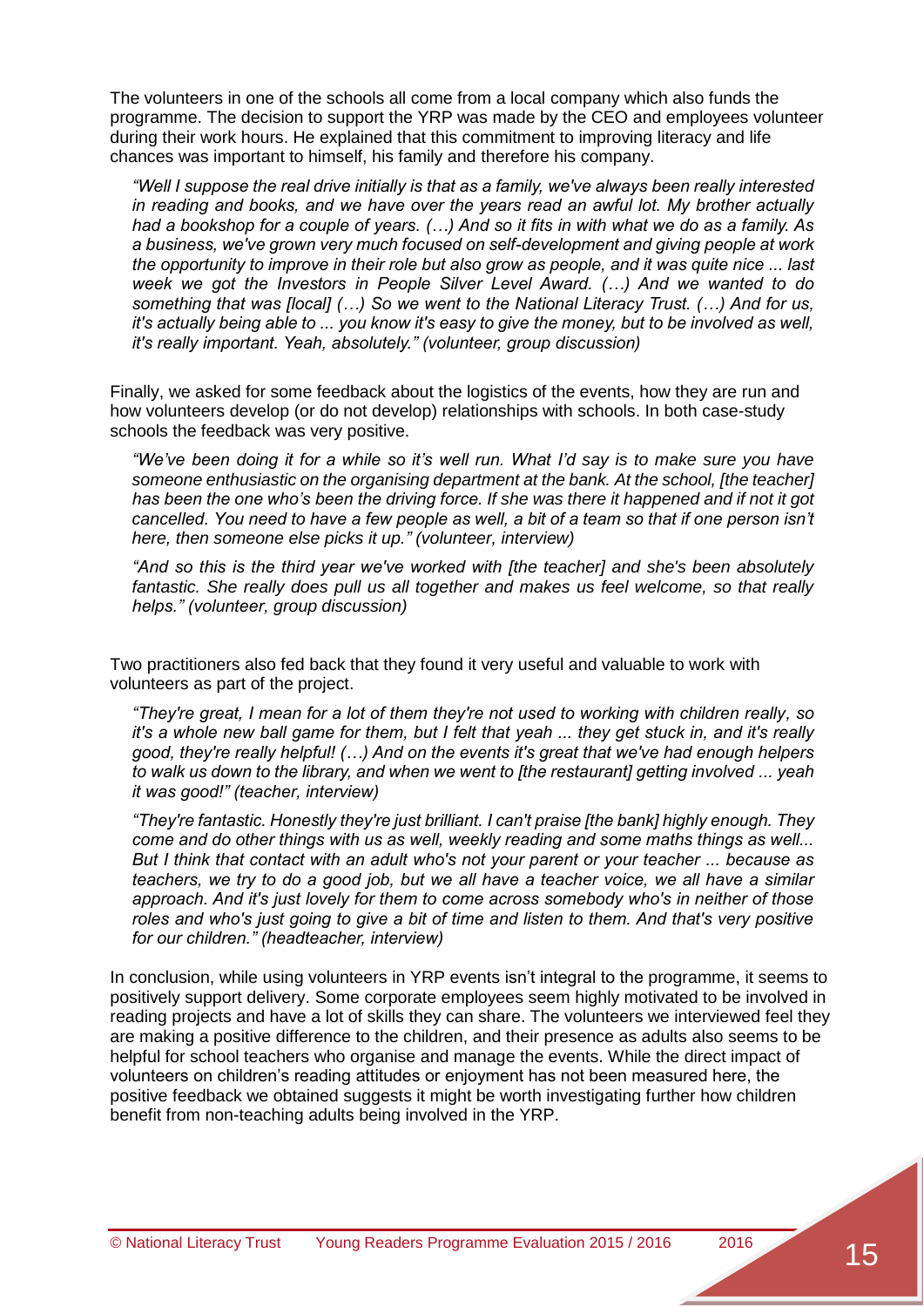#### <span id="page-15-0"></span>**Teacher outcomes and feedback**

The YRP is first and foremost aimed at pupils. However, in order to support the positive child outcomes (more enjoyment of reading, better attitudes towards reading, more engagement), the programme seeks to impact on teachers and ideally schools as well, notably by raising awareness of how important it is for children to read for enjoyment, giving teachers some new strategies to engage reluctant readers, and encouraging schools to focus more on literacy and promoting reading for enjoyment throughout all year groups.

#### <span id="page-15-1"></span>**Literacy in schools**

The 2015/16 evaluation considered whether the programme had had a wider impact on the school as a whole rather than only on participating teachers. Almost all respondents say that senior management was aware of the project (only two respondents are unsure), and two-thirds of teachers say that senior management was actually involved in the programme.

In terms of changes to the school's literacy approach, 32 of 59 respondents say their school has now integrated the YRP into their literacy approach, and another 11 say the school is now considering a whole-school literacy approach. In addition, 34 out of 60 respondents say they are "definitely" more likely to work with other settings outside schools to promote literacy, and another 22 said "maybe".

*"I have contacted the local library to make the most of our local resources and continue to widen the books children pick." (survey respondent)*

*"Strengthened our links with [the] local library" (survey respondent)*

*"We are always eager to widen the children's horizons with visits and experiences." (survey respondent)*

*"Will carry on with [the] library and possibly with WHSmith" (survey respondent)*

#### <span id="page-15-2"></span>**Young Readers Programme's value for teachers as professionals**

29 teachers (out of 60 who responded to this question) found the project very valuable for their professional development, and another 31 found it somewhat valuable. **Figure 2** highlights the areas where teachers have found the programme has given them additional knowledge or understanding.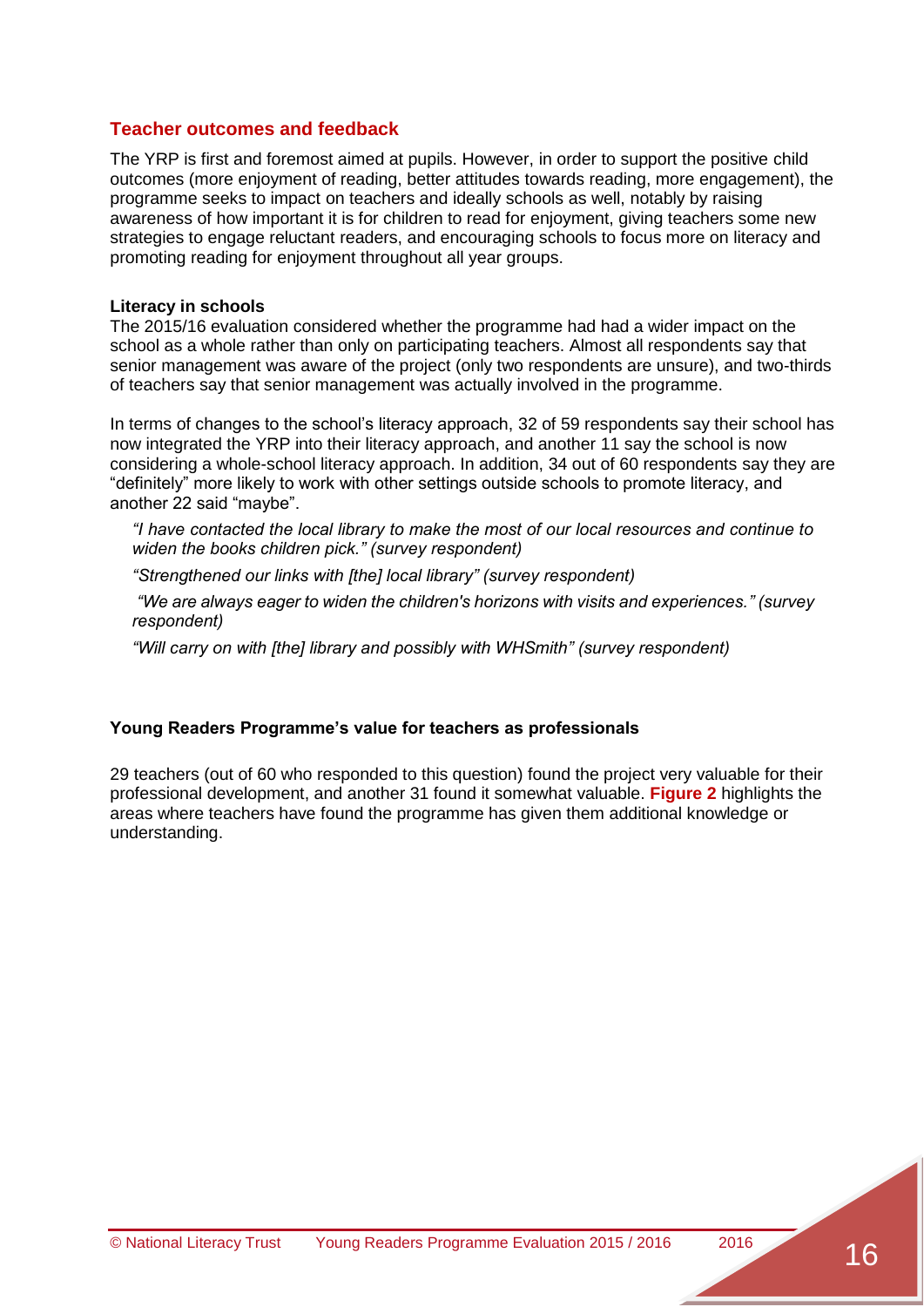#### <span id="page-16-1"></span>**Figure 2: Areas of improved knowledge and understanding among teachers having taken part in the programme (in numbers)**



Several teachers mentioned in the 2015 interviews, unprompted, that they have become more aware of how important book ownership is for their pupils. The YRP also helps teaching staff realise how much the opportunity to choose what they read makes a difference for the children and how it affects their enthusiasm for reading.

#### <span id="page-16-0"></span>**What makes the Young Readers Programme work**

In the online survey, we asked teachers (and other practitioners) what they thought of how the programme is designed and which aspects of it matter. Notably, we questioned whether book choice and book ownership are considered positives and whether they are regarded as key aspects of the programme.

61 teachers (all respondents by that stage) say the fact that children could choose the books themselves is positive. 55 think it is fundamental to the success of the programme, while six think it does not affect the success of the programme. Likewise, 60 teachers agree that children being able to choose from a wide range of books is a positive aspect of the programme and 53 think it is fundamental. Interestingly, one teacher thinks it is a negative aspect but one which does not adversely affect the success of the programme.

On book ownership, 61 teachers see it as a positive and only two think it is not fundamental to the success of the project.

Finally, 46 respondents say that the multi-event nature of the project is fundamental to its success, while another 15 see it as a positive aspect but not fundamental. All think it is positive. It should be noted here that the enjoyable nature of the events is also regarded as a key feature which helps children become more positive about reading. This was clear in the 2016 interviews.

*"Well we've been doing it for several years now, so you know, I find it's great. Especially for our low ability or non-readers. They get into it because they think 'oh, everyone's looking at books' and there's the events. And they enjoy the event itself." (teacher, interview)*

*"I think when I first heard about the programme, I wouldn't say I was sceptical, but I wasn't sure how it would all work together and how the events we put on would feed into engagement with reading. And then last year, I was involved in organising a circus event which was for our Year 3 at the time. It was amazing… And these children absolutely*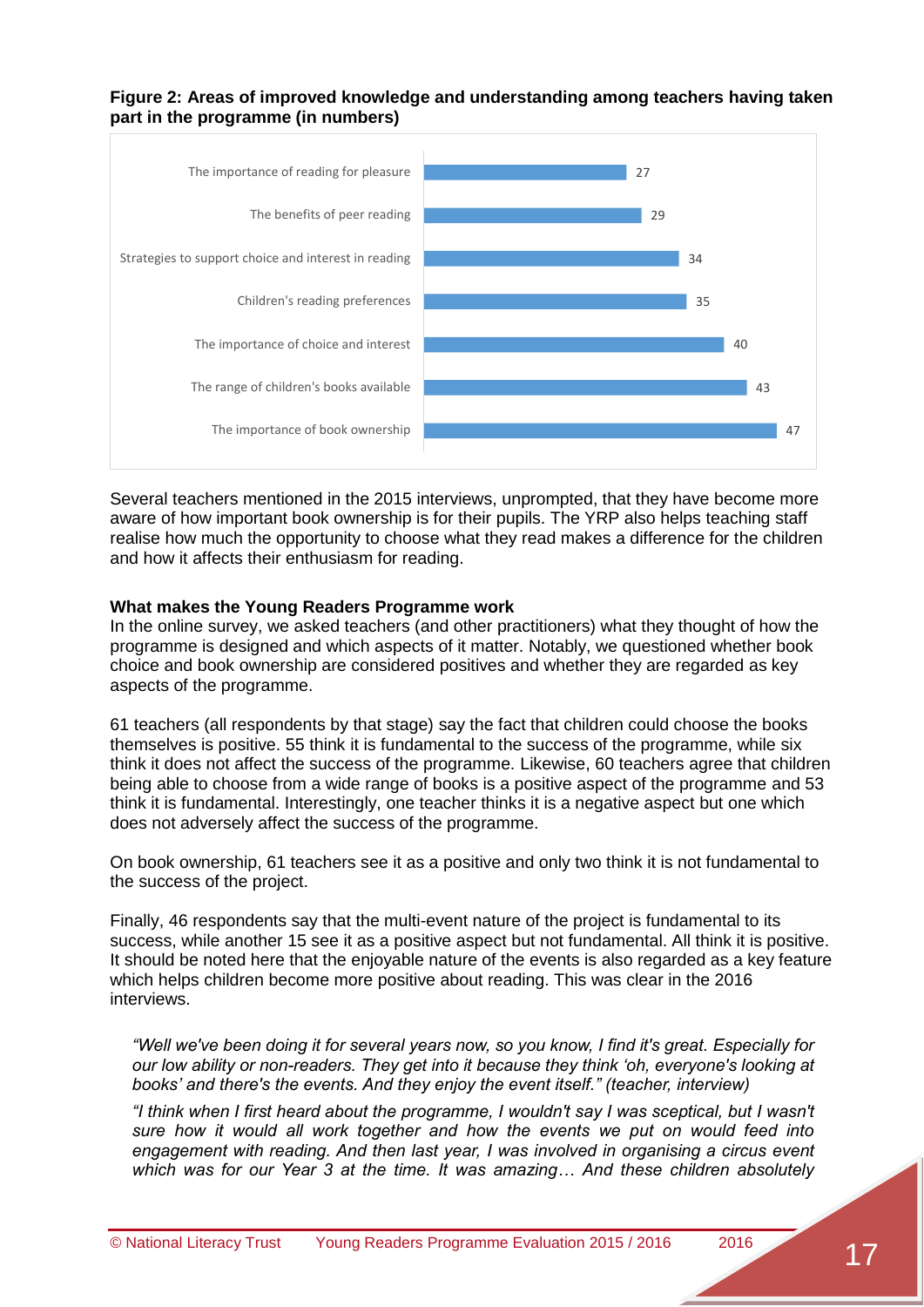*treasured not only that time, but the books they got to take away with them. I left that event in no doubt that they had not only a huge amount of enthusiasm for the different texts they'd been exposed to, but for the whole event." (headteacher, interview)*

*"They all loved receiving books, and especially loved the trip ... And I quote 'This was the best trip ever', by one child who particularly enjoyed it!" (survey respondent, interview)*

<span id="page-17-0"></span>*"A boy in Year 3 was so excited to go to WHSmith and could not believe that he was able to pick his own book. He kept repeating, 'Is this mine, can I keep it?' He has only been in this country for one year and he said his favourite thing in his house is his new books. At the end of this year children were all asked to pick a memorable experience and he picked going to a book store. He also could not wait to buy a book at the school book fair. He has certainly developed a love of books." (survey respondent)*